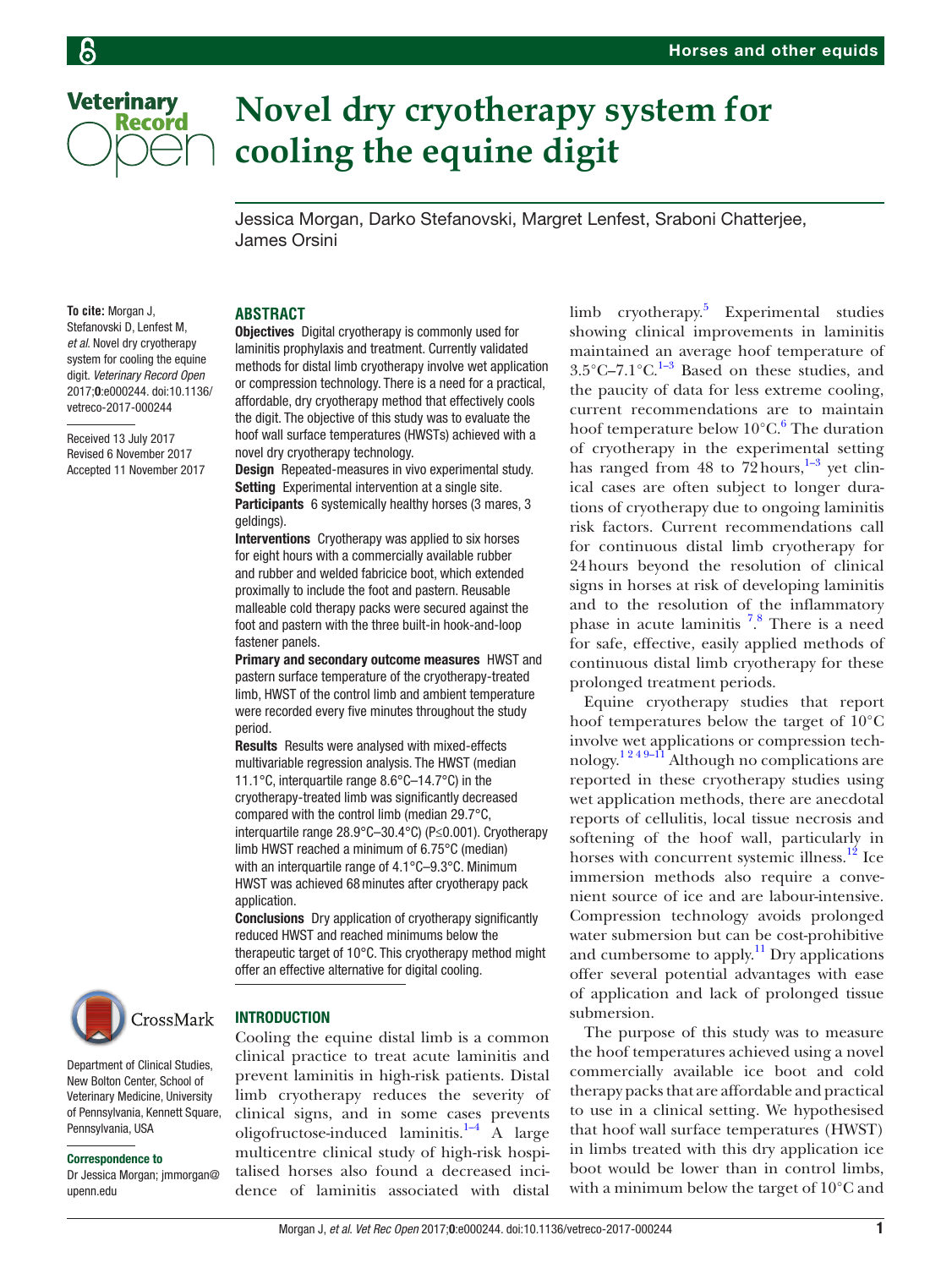

<span id="page-1-0"></span>**FIG 1:** Dry cryotherapy application method using a commercially available boot that encompasses the foot and pastern. Three malleable cryotherapy packs are attached directly to the internal surface of the internal loop and hook fastener layer (A). The packs and internal hook-and-loop fastener layer are then moulded to the hoof and pastern to incorporate the distal limb (B). The boot is finally secured with the outer elastic layer with hook-and-loop fastener flaps (C). Sagittal cut of distal limb demonstrating the arrangement of cryotherapy packs, temperature probes and inner hookand-loop fasteners secured (D).

below 18.7°C, which is the lowest temperature reported for other dry cryotherapy methods.<sup>11</sup>

#### MATERIALS AND METHODS

This prospective study was performed with six horses (three geldings and three mares) 2–26 (median 14.5) years of age and of various breeds (two Thoroughbreds, two Warmbloods, one Standardbred and one Friesian) from the university research herd with no evidence of systemic disease on physical examination. The horses weighed between 510 and 659 (median 557) kilograms (kg). Horses were instrumented with temperature probes (Surface Thermistor Probe PB-5003; Gemini Data Loggers , Chichester, West Sussex, UK) on both forelimbs. The HWST probes were secured with adhesive tape on dorsal midline 2 cm distal to the coronary band of the control and treated hooves as previously described.<sup>11</sup> The relative position of the temperature probe, boot and cryotherapy pack is illustrated in [Fig 1](#page-1-0). Additional probes were adhered to the clipped dorsal pastern of the cryotherapy treatment limb using cyanoacrylate (Vetbond; 3M Animal Care Products, St Paul, MN, USA) around the borders of the temperature probe and placed outside the stall to record ambient temperature. HWST, dorsal pastern temperature and ambient temperature probes were attached to data logging devices (Tinytag; Gemini Data Loggers (UK)) to record temperature every fiveminutes throughout the eight-hour study period. The forelimbs were exclusively used in this study due to the presence of data supporting the clinical use of cryotherapy for laminitis in forelimbs $5$  and the ability to compare with previously evaluated cryotherapy methods.<sup>[11](#page-5-6)</sup> During the trial, horses were cross-tied in a stall to prevent temperature probes from coming dislodged. Horses were sedated with intravenous xylazine hydrochloride (X-ject E Injection; Henry Schein, Dublin, OH, USA) ± acepromazine maleate (AceproJect; Henry Schein) as needed to facilitate accurate temperature probe and boot placement. A single horse received no sedation, two horses received a single dose of xylazine alone (0.25–0.26mg/ kg), and three horses received a combination of xylazine (total dose 0.28–0.55mg/kg, median 0.28) and acepromazine (total dose [0.03–0.16](https://0.03�0.16) mg/kg, median 0.04). Horses were housed in a temperature-controlled barn, with the exception of one horse that was housed in a non-temperature-controlled barn due to logistical constraints. Free choice hay and water were available to the horses throughout the study, and horses were continually monitored throughout the eight-hour trial. At the completion of the trial, horses were evaluated with digital palpation and visual examination at rest and during walk.

#### Cryotherapy application

 of water, propylene glycol, triethanolamine 99 per cent, Each horse underwent a single cryotherapy trial between June and August 2016 that started in the morning and lasted eight hours. The left front foot was placed in a commercially available rubber and welded fabric ice boot (Big Black Boot; Henry Schein), which extended proximally to include the pastern  $(Fig 1)$  $(Fig 1)$  $(Fig 1)$ , without an acclimation period. Reusable cryotherapy packs (Cold Capsule Technology; Ice Horse, MacKinnon Products, Sonoma, CA, USA) were cooled in a standard residential style freezer (approximately −20°C) overnight and recooled for a minimum of two hours before reuse. Cryotherapy packs were secured against the foot with the three built-in hook-and-loop fastener panels such that the cryotherapy pack was in direct contact with the limb ([Fig 1](#page-1-0)). The cryotherapy packs (Cold Capsule Technology; Ice Horse, MacKinnon Products) are commercially available with the boot (Ice Horse, MacKinnon Products). These cryotherapy packs consist of a casing made from biaxially oriented nylon film of polyamide resin and linear low-density polyethylene filled with a freezable mixture polyacrylic acid and quaternium-15. This design was modified from previous cold therapy packs used by the company to provide dry contact cryotherapy to the foot and pastern region with a malleable ice pack, which allows intimate contouring to the limb. After initial overnight freeze, two sets of three cryotherapy packs were used in each trial, alternating them between the freezer and the cryotherapy boot every two hours. This resulted in replacement of the cryotherapy packs every twohours throughout the study. In an in vitro trial, cryotherapy packs (n=6) were frozen overnight, then instrumented with a surface temperature probe (Surface Thermistor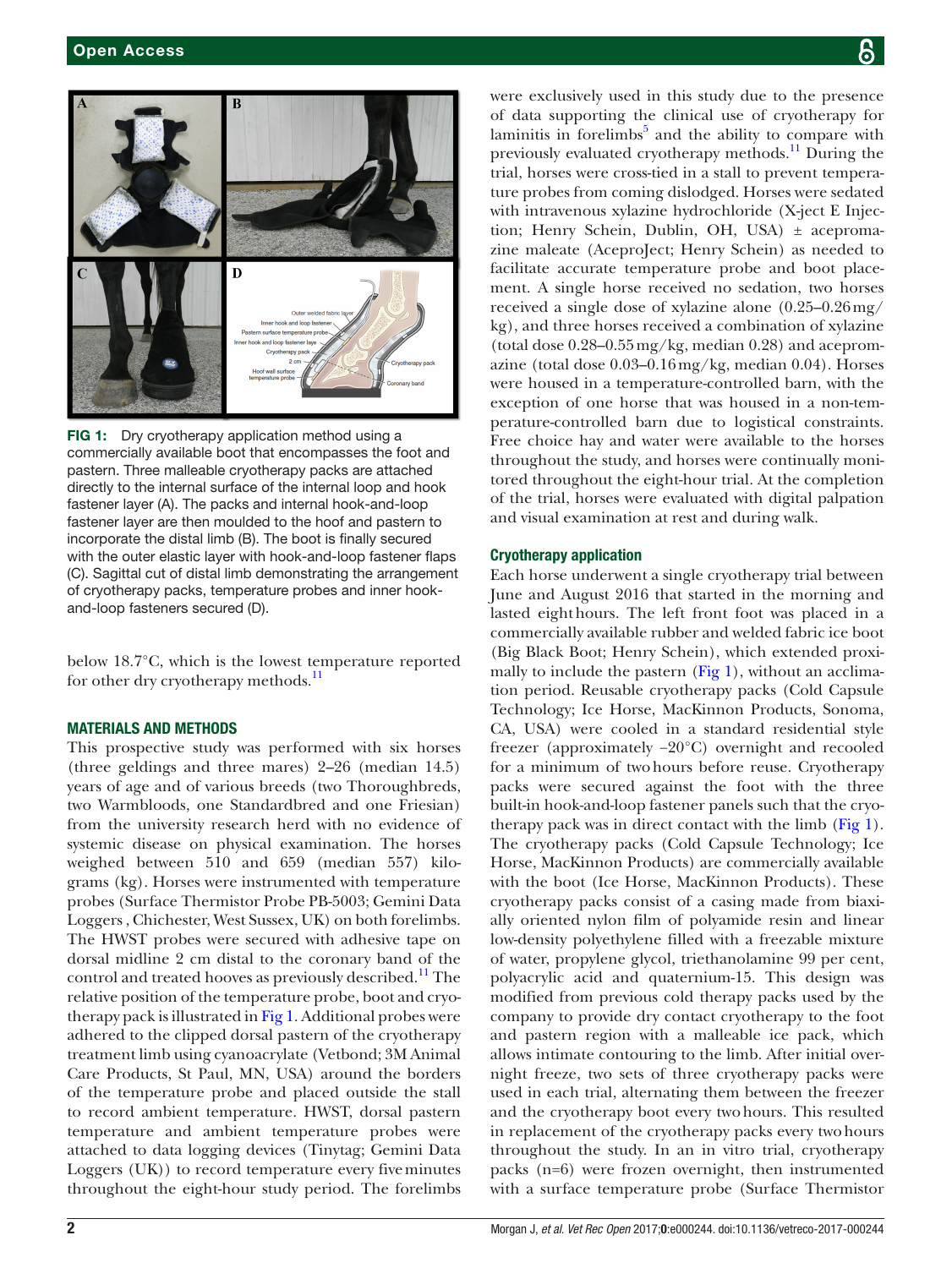Probe PB-5003; Gemini Data Loggers (UK)) adhered to the surface, which would be in contact with the hoof wall when placed in the boot, to measure surface temperature. Temperature was recorded every fiveminutes during a 15-minute period, after removing the cryotherapy packs from the freezer and during refreezing after a two-hour application. These trials were performed with a set of three cryotherapy packs on two separate occasions.

### Data analysis

Descriptive data analysis and mixed-effects linear multivariable regression analysis were performed using commercially available statistical software (Prism, GraphPad Software, San Diego, CA, USA; and STATA 14, StataCorp, College Station, TX, USA). A Mann-Whitney test was used to compare cryotherapy pack temperatures after overnight and two-hour freezes. Multivariable linear regression analysis was selected in order to allow time to be considered as a continuous variable and to account for variation in ambient temperature. The outcome variables were forelimb distal limb temperatures (HWST and cryotherapy limb pastern surface temperature). The primary predictor variable of interest was cryotherapy treatment (yes/no). Ambient temperature, time and cryotherapy pack replacement were included as potential confounders. Cryotherapy pack replacement was a categorical variable (yes/no), defined as a 10-minute window when the cryotherapy packs were exchanged. The random effects were assigned on the level of the animal. Statistical significance was defined as P≤0.05. Non-compartmental pharmacokinetic analysis (NCA) was used to establish the minimal temperatures and time to minimal temperature during each cryotherapy pack application period. Descriptive data are reported as median±interquartile range (IQR) unless otherwise stated. Data from regression or non-compartmental analysis are reported as ±95 per cent confidence interval unless otherwise stated.

#### RESULTS

Cryotherapy was well tolerated and no adverse effects were noted at any point in the study. There was a single instance where the cryotherapy boot required resetting five minutes before scheduled cryotherapy pack replacement due to displacement of the boot relative to the hoof. Displacement of the boot did not disrupt data collection. Data were available for all sensors throughout the study period with the exception of the initial 30minutes of the cryotherapy limb data in one trial, due to technical malfunction. Cryotherapy pack surface temperature after overnight freezing was −14.2±2.3°C. Surface temperature quickly warmed to 7.65°C±2.6°C 10minutes after removal from the freezer. After a two-hour refreezing period between uses, surface temperature reached −6.7±0.9°C, which was significantly warmer (P<0.001) than after an overnight freeze. Descriptive temperature data are summarised in [Table 1.](#page-2-0) The data from the horse that was not housed in the temperature-controlled barn was

<span id="page-2-0"></span>TABLE 1 Summary of temperatures (°C) for the cryotherapy treated limb, control limb and ambient conditions (n=6) during eighthours of cryotherapy

|                                              | <b>Median</b> | Interguartile range |
|----------------------------------------------|---------------|---------------------|
| Cryotherapy limb                             |               |                     |
| <b>HWST</b>                                  | 11.1          | $8.6 - 14.7$        |
| Minimum HWST                                 | 6.8           | $4.9 - 8.2$         |
| Maximum HWST (1-8 hours)                     | 22.0          | $19.7 - 27.4$       |
| Pastern temperature                          | 16.8          | $12.9 - 23.5$       |
| Minimum pastern<br>temperature               | 9.9           | $6.4 - 16.4$        |
| Maximum pastern temperature<br>$(1-8$ hours) | 29.9          | $24.7 - 30.2$       |
| Control limb                                 |               |                     |
| <b>HWST</b>                                  | 29.7          | $28.9 - 30.4$       |
| Minimum HWST                                 | 28.1          | $25.7 - 29.2$       |
| Maximum HWST (1-8 hours)                     | 30.4          | $30.3 - 32.9$       |
| Ambient temperature                          | 21.4          | $20.7 - 22.1$       |

HWST, hoof wall surface temperature.

included in subsequent analysis based on the relatively low HWST (median 7.5°C, IQR 6.0°C–9.3°C) despite the relatively high ambient temperature during that trial (median 28.6°C, IQR 26.2°C–29.7°C). Ambient temperature is correlated with distal limb temperatures (P<0.001), with an increase of 0.5°C in distal limb temperature per degree increase in ambient temperature. Results of the multivariate analysis are summarised in [Table 2](#page-2-1).

<span id="page-2-1"></span>TABLE 2 Final results of mixed-effects linear multivariable regression analysis of distal limb temperatures in cryotherapy-treated limbs compared with control limb HWST (n=6)

| Variable                              | <b>Coefficient</b> | 95% CI                 | P value |
|---------------------------------------|--------------------|------------------------|---------|
| Ambient<br>temperature                | 0.491              | 0.282 to 0.699         | ≤0.001  |
| <b>Time</b>                           | $-0.003$           | $-0.005$ to $-0.002$   | ≤0.001  |
| <b>Treatment</b>                      |                    |                        |         |
| Cryotherapy<br><b>HWST</b>            | $-17.964$          | $-18.487$ to $-17.441$ | ≤0.001  |
| Cryotherapy<br>pastern<br>temperature | $-12.596$          | $-13.118$ to $-12.074$ | ≤0.001  |
| Ice replacement                       |                    |                        |         |
| $>10$ minutes<br>0f<br>replacement    | 1.468              | 0.713 to 2.256         | ≤0.001  |
| Constant                              | 19.759             | 14.730 to 24.768       | ≤0.001  |

The outcome variables are distal limb temperature (HWST and pastern surface temperature) as measured in °C. HWST, hoof wall surface temperature.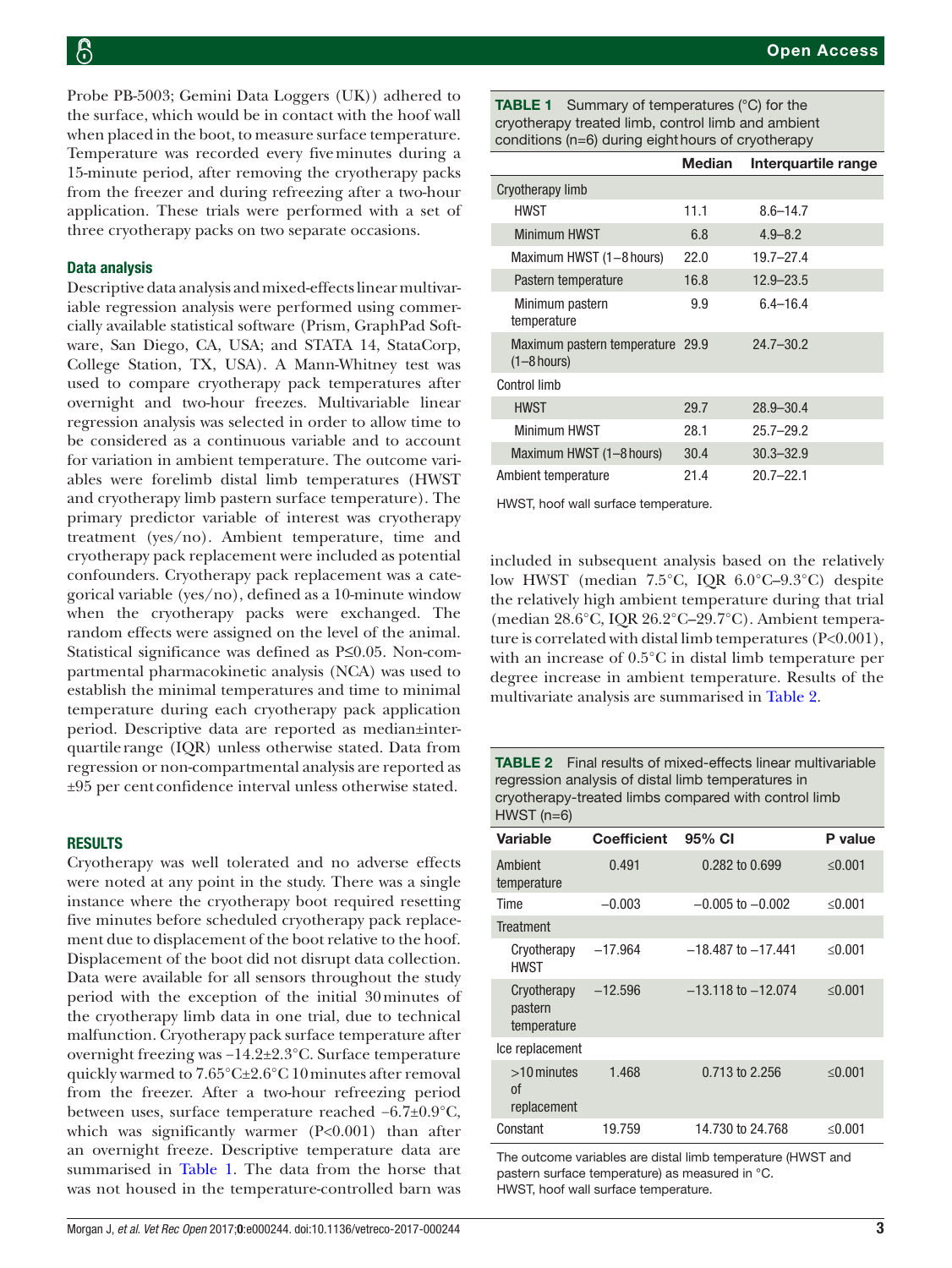

<span id="page-3-0"></span>FIG 2: Hoof wall surface temperatures (HWST) over eighthours in cryotherapy-treated and control limbs of six healthy horses. Data points represent median±interquartilerange.

The HWST in the cryotherapy-treated limb was  $18.0^{\circ}$ C $\pm$ 0.52°Clower than in the control limb (P<0.001) [\(Fig 2\)](#page-3-0). Pastern surface temperature was increased by 5.37°C±0.53°C compared with HWST in the cryotherapy treated limb (P<0.001) [\(Tables 1 and 2](#page-2-0)). Occasional temperature spikes were observed in the cryotherapy treated limb, which were strongly associated with cryotherapy pack replacement (P≤0.001). The HWST of the cryotherapy-treated limb was below 10°C for a median of 170minutes (IQR 44–396minutes) during the 480-minute study period. The control limb HWST did not fall below 10°C.

NCA using a pharmacokinetics approach was performed to look at the effects of cryotherapy pack application over time. The minimal HWST reached during the initial cooling period (0–2 hours) was  $10.0^{\circ}$ C $\pm$ 1.6°C and the time to minimal temperature was 68.7±20.3minutes. Cryotherapy packs were changed at the end of each two-hour cooling period. Minimum HWST was lower than the initial cooling period in all subsequent cooling periods, reaching 7.9°C±1.6°C, 8.6°C±1.6°C and  $6.9^{\circ}$ C $\pm$ 1.6°C, respectively, during the second, third and fourth cooling period. HWST was significantly lower than the initial period during the second and fourth cooling period (P=0.007, P≤0.001).

#### **DISCUSSION**

Dry distal limb cryotherapy achieved a minimum HWST below the suggested target of 10°C in all horses during this study. This is in contrast with previous reports, which found that dry cryotherapy methods without active circulation and compression did not achieve HWSTs below 10°C.[10 11](#page-5-7) Several previous evaluations of dry cryotherapy methods found minimal decrease in hoof temperature. Median HWSTs of 19.9°C are reported for a cooling gel wrap applied to the hoof wall, fetlock and metacarpus.<sup>[11](#page-5-6)</sup> A separate evaluation of a gel pack ice boot applied to the distal limb was not able to detect significant cooling compared with the control limb and maintained a mean laminar temperature of  $33.4^{\circ}$ C.<sup>10</sup> In contrast, our study documented significant cooling in the cryotherapy-treated limb compared with the control, with a median HWST of 11.1°C (P<0.001) and all horses reaching a minimum below 10°C. This represents a marked improvement over the median of 19.9°C reported with other dry application systems under similar ambient temperatures.<sup>11</sup>

Variation in hoof temperature assessment can complicate cryotherapy study comparisons. This study used HWST and pastern surface temperature as non-invasive measures of distal limb cooling. HWST is an indirect measure of lamellar temperature and can be affected by ambient temperature, as well as physiological characteristics of the  $limb.<sup>13</sup>$  $limb.<sup>13</sup>$  $limb.<sup>13</sup>$  Previous studies that documented reduced lamellar injury and inflammatory signal inhibition reported average HWSTs of 7.1°C and 4.2°C.<sup>34</sup> HWSTs and internal hoof wall or laminar temperatures have not been directly compared. When independent studies using similar cooling methods but different methods of hoof temperatures assessment are compared, HWST and internal hoof wall temperature have been within  $1^{\circ}$ C.<sup>1 3</sup> If HWST is compared across independent studies in healthy horses, HWST is slightly lower (median  $5.9^{\circ}$ C) than reported lamellar (11.14 $^{\circ}$ C $\pm$ 1.7 $^{\circ}$ C) or internal hoof wall (11.9°C±1.0°C) temperatures with similar cryotherapy methods. $9-11$  This discrepancy may reflect differences in the correlation between HWST and internal temperature associated with disease state or be a result of variability in methods across studies. In this study, a potential source of variability in HWST was the variable low-dose sedative protocols used, which were dependent on patient behaviour. Although HWST may not reflect internal lamellar temperature under all conditions, the existing literature supports its use as an indirect measure of lamellar temperature. Variations in temperature measurement are unlikely to fully account for the variable results observed with dry cryotherapy methods.

Although continuous distal limb cryotherapy has been shown to prevent or ameliorate the development of laminitis, $1-35$  the digital temperatures required to achieve this protective effect are unknown. Effective methods used previously achieved temperatures below 8°C and used wet applications under experimental conditions. $2-4$  9-11 The fluid bag immersion method, which was effective at laminitis prevention in a multicentre retrospective study, resulted in HWST below 7.8°C when evaluated in four clinically normal horses.<sup>[5 11](#page-5-1)</sup> Based on these studies the current recommendations suggest targeting 10°C, as studies evaluating the effects of less extreme distal limb cryotherapy in horses are currently lacking.<sup>[6](#page-5-2)</sup> The cryotherapy method evaluated in this study is a marked improvement over previously tested dry cryotherapy methods. Although the method does not sustain the HWST below 10°C, documenting even transient HWST below 10°C is a significant improvement in available dry cryotherapy methods.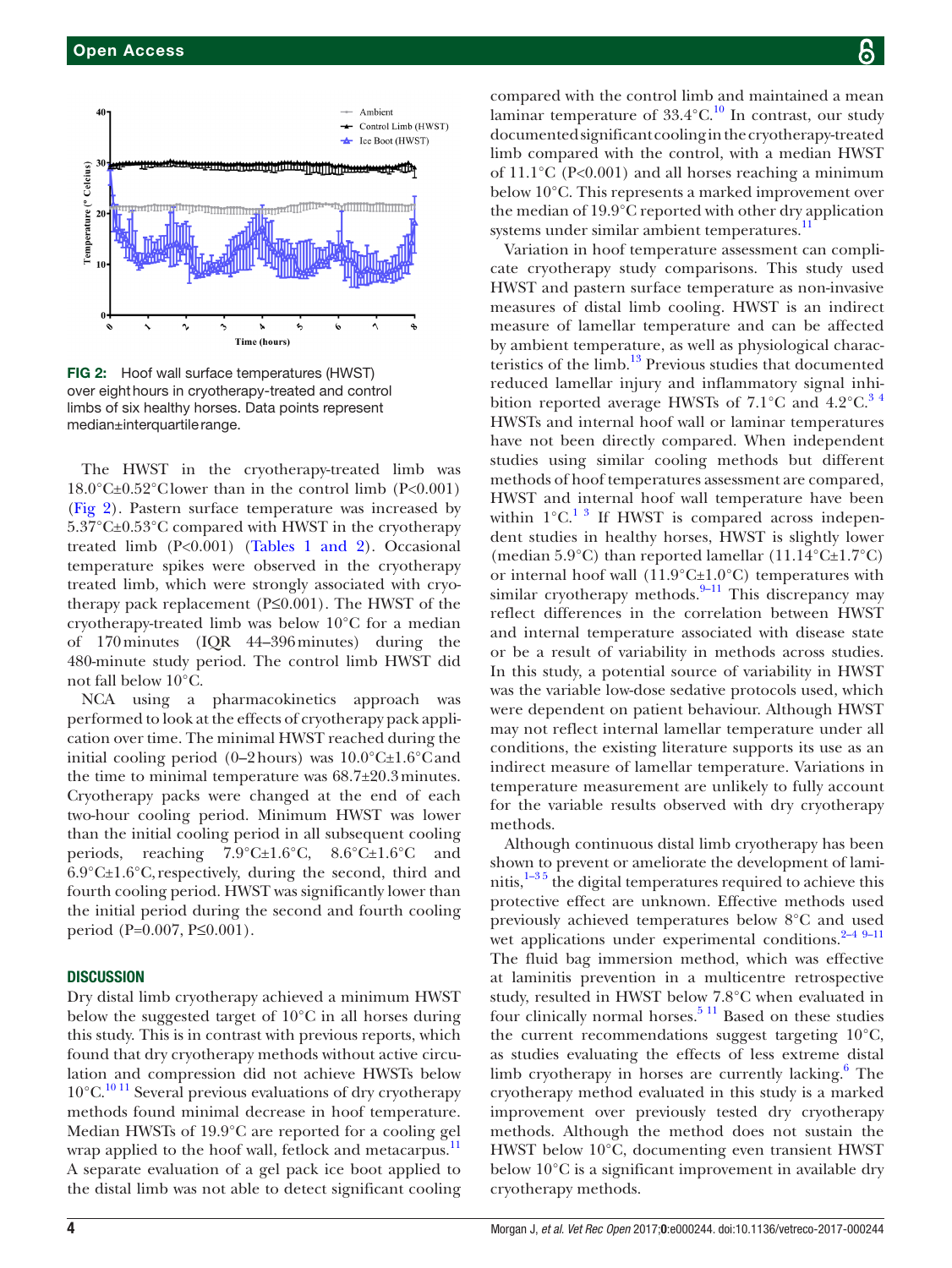is generally reported to reduce approximately 50 per cent The therapeutic value of dry cryotherapy methods, which offer less extreme cryotherapy with increased variability compared with wet immersion methods, remains an open question in the treatment of laminitis. In human beings, moderate systemic hypothermia (decreasing core temperature by only  $5^{\circ}$ C–10<sup>°</sup>C) can be beneficial, improving neurological, cardiac and survival outcomes in diseased individuals. $14-16$  Hypothermia has multiple effects in tissue that may explain its disease-modifying effects in equine laminitis, including the induction of vasoconstriction, modulation of inflam-matory tissue damage and decreasing metabolic rate.<sup>[8](#page-5-4)</sup> In animal models, moderate local hypothermia (reduction of 8°C–11°C) was sufficient to induce vasoconstriction of greater than 40 percent and decrease osseous perfusion.<sup>17 18</sup> Moderate hypothermia (reduction of  $5^{\circ}$ C) was also sufficient to reduce endotoxin-induced lung injury, supporting its effect in modulating inflammatory tissue damage.<sup>19</sup> Finally, even modest decreases in temperature can substantially reduce metabolic rate. Metabolic activity for a  $10^{\circ}$ C reduction in temperature.<sup>20</sup> Studies evaluating temperature fluctuations in human beings were not able to document any effect of fluctuations on neurological outcomes, but no such data are available for laminitis.<sup>[21](#page-5-16)</sup> Further studies in horses are needed to determine if mild or variable hypothermia is sufficient to prevent the onset of laminitis. Based on the available literature in other species, the cryotherapy method evaluated in this study has potential prophylactic and therapeutic benefits in the management of laminitis, despite some temperature fluctuations, by virtue of its ability to achieve a temperature decrease of 18°C compared with control limbs.

The improved efficacy of this dry cryotherapy method compared with previously tested dry cryotherapy methods, including that used by van Eps and Orsini in 2016, is likely attributable to several modifications to previous dry cryotherapy boots, as the ambient conditions and temperature monitoring methods were similar between the two studies. The modifications include that the boot and the cryotherapy packs used in this study extend proximally to incorporate the pastern, and the material within the cryotherapy packs has been redesigned to easily conform to the limb. Pastern surface temperature was measured in the cryotherapy limb in this study to document precooling of the limb proximal to the hoof. The pastern surface temperatures were consistently decreased but remained 5°C above the HWST in treated limbs. The continued drop in temperature distally suggests that this method achieves both precooling and direct cooling of the hoof wall. The cryotherapy packs used in this study, the arrangement of the malleable cryotherapy packs in intimate contact with the limb and incorporation of the pastern ([Fig 1\)](#page-1-0) may have contributed to the improved efficacy.

The cryotherapy method used in this study has the advantage of avoiding tissue submersion, the need for ready access to free ice and the cumbersome proximal

attachments associated with other currently validated methods, while still achieving a median HWST of 11.1°C with minimums below 10°C in the treated hoof. Potential complications of dermatitis, cellulitis, tissue necrosis, limb oedema and softening of the hoof wall have been anecdotally reported in horses with continuous immer-sion methods.<sup>[12](#page-5-5)</sup> Similar complications including dermal lesions, pain and oedema known as non-freezing cold injury or 'immersion foot' have been reported in military and homeless populations that experience prolonged exposure to cold wet environments.<sup>22–24</sup> Although the focal temperature at the surface of the cryotherapy pack during the initial 5–10minutes of this cryotherapy method was potentially quite low (below 7.65°C±2.6°C observed at 10 minutes), no complications associated with focal tissue damage were observed in this study. Dry applications offer the advantage of avoiding direct skin contact with ice and prolonged immersion in water and allowing regular inspection of the limb with cryotherapy pack replacement, while achieving significant decreases in HWST.

The specifics of this cryotherapy protocol including the frequency of cryotherapy pack changes and the freezing protocols will need to be balanced with the practical concerns of cryotherapy pack purchases and labour to rotate the cryotherapy packs. In this study, with cryotherapy pack changes every two hours, a nadir in HWST occurred 68.7±20.3minutes after cryotherapy pack application, with the minimums decreasing during later applications. Data analysis supports that cryotherapy pack changes every hour would hasten reaching steady state at the lower HWSTs reached later in the study. Cryotherapy packs were used in an alternating fashion in this study such that the pack was used for two hours and then cooled for two hours. Although this was sufficient to result in significant cooling, and may be a practical approach, the packs did not reach the same temperature after twohours of recooling as they did overnight. It is possible that cooling efficacy could be further improved by using longer recooling times. The temperature variability in the cryotherapy method used in this study could also potentially be further reduced by increasing the frequency of cryotherapy pack replacement to every hour before gradual rewarming can occur. The boots used in this study were all of one size despite a range of hoof sizes in the study horses. Boot displacement could potentially be reduced and contact improved by using a range of boot sizes, which have become available since the completion of this study. Future studies are indicated to confirm the value of more frequent ice pack changes, effects of boot fit and cryotherapy pack freezing protocols relative to the financial and labour investments required.

In conclusion, this dry cryotherapy method effectively reduced HWST and reliably reached minimums below 10°C, an improvement compared with HWSTs previously reported with similar systems. Based on evaluation of the data, increasing the frequency of cryotherapy pack replacement and adapting cryotherapy pack handling